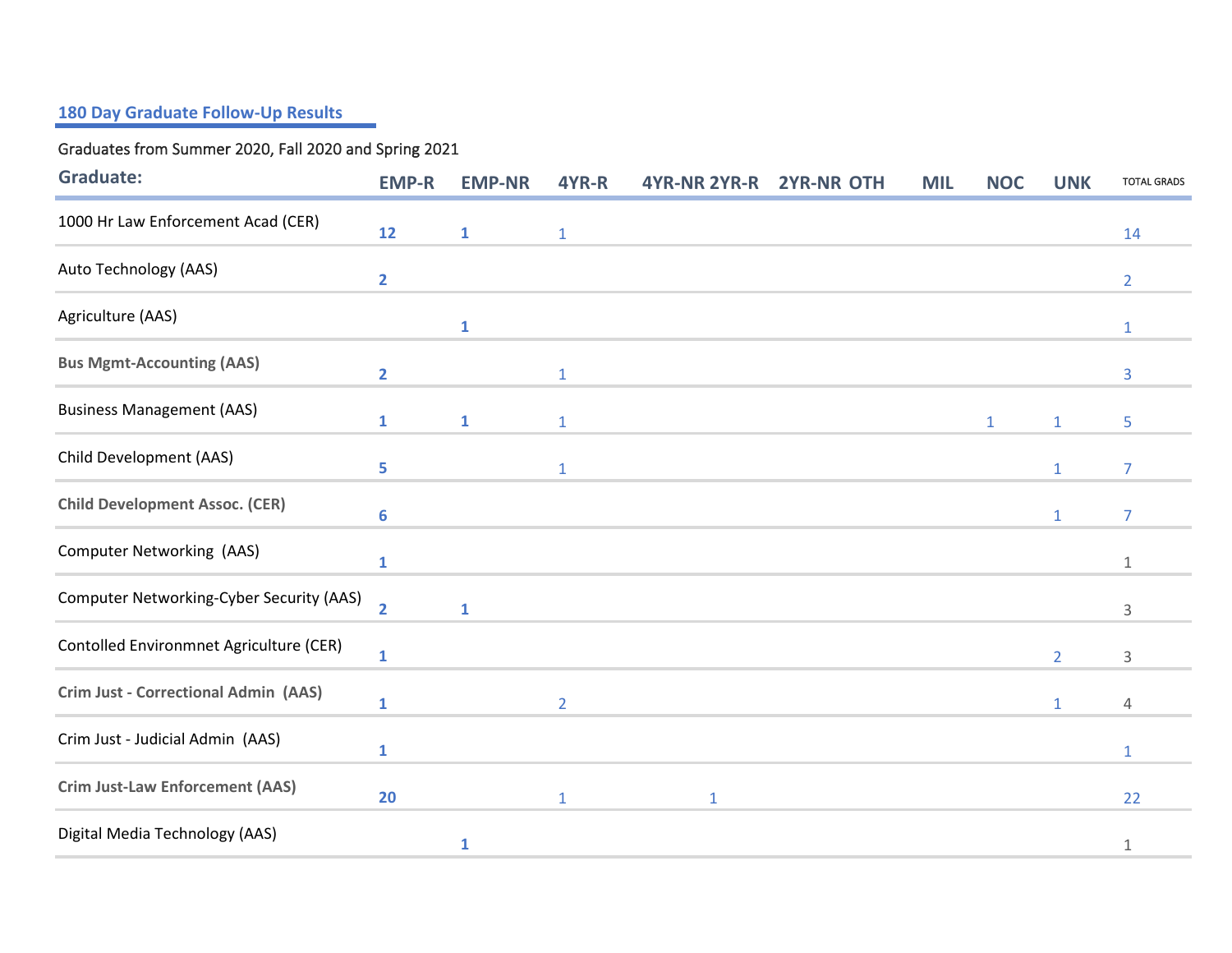| <b>Electrical Technology (AAS)</b>             | $\mathbf{1}$            |                |                 |                |  |                | $\mathbf{1}$   |
|------------------------------------------------|-------------------------|----------------|-----------------|----------------|--|----------------|----------------|
| Electrical/ Electronics Tech (CER)             |                         | $\mathbf{1}$   |                 |                |  |                | $\mathbf{1}$   |
| <b>Emergency Medical Tech (CRT)</b>            | 3                       | $\overline{7}$ |                 | 3              |  | $\overline{2}$ | 15             |
| Engin Tech - Design & Draft (AAS)              | 4                       | $\mathbf{1}$   |                 |                |  | $\mathbf{1}$   | 6              |
| Graphic Arts/ Printing Technology (AAS)        | 3                       | $\mathbf{1}$   |                 |                |  |                | $\overline{4}$ |
| Industrial Maintenance (AAS)                   | $\mathbf{1}$            | $\mathbf{1}$   |                 |                |  |                | $\overline{2}$ |
| Radiology Tech (AS)                            | 8                       | $\mathbf{1}$   |                 |                |  |                | 9              |
| <b>Nursing (RN) Adv Placement Assoc Degree</b> | 16                      |                |                 | $\overline{2}$ |  | $\overline{2}$ | 20             |
| <b>Nursing (RN) Assoc Degree (AS)</b>          | 22                      |                | $6\phantom{1}6$ |                |  |                | 28             |
| <b>Office Sys Tech-Medical Coding (CER)</b>    | $\mathbf{1}$            | $\mathbf{1}$   |                 |                |  |                | $\overline{2}$ |
| <b>Office Sys Tech-Medical Coding (AAS)</b>    | $\overline{\mathbf{2}}$ |                | $\mathbf 1$     |                |  |                | 3              |
| <b>Office Sys Tech-Admin Asst (AAS)</b>        | $\overline{2}$          |                |                 |                |  |                | $\overline{2}$ |
| <b>Paramedic Technology (AAS)</b>              | $\mathbf{1}$            |                |                 |                |  |                | 1              |
| Paramedic Technology (CER)                     | $\overline{7}$          |                |                 |                |  |                | 7              |
| Physical Therapy Asst (AAS)                    | 12                      | $\mathbf{1}$   |                 |                |  |                | 13             |
| <b>Practical Nursing Option A (CER)</b>        | 3                       |                |                 |                |  |                | 3              |